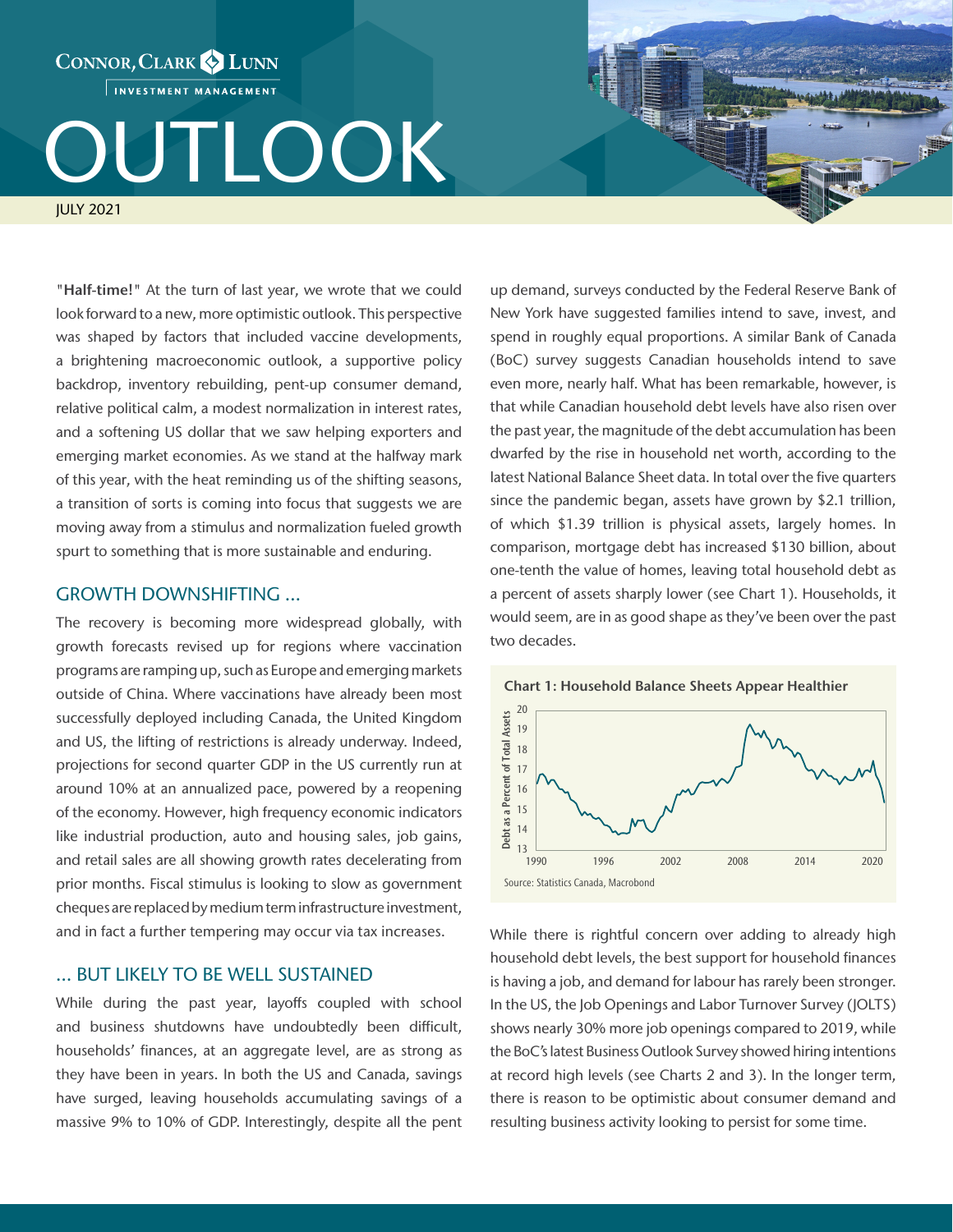



## CAPITAL MARKETS

Even as growth appears to be decelerating from a very high level, we believe the outlook for this business cycle remains bright. Since the extraordinary stimulus measures in the wake of the health crisis began, it was clear that there would be a point in time when central banks and fiscal policymakers would need to wean the economy and markets off extraordinary policy. During this past quarter, these conversations began in earnest. At the latest Fed meeting in mid-June, Federal Open Market Committee (FOMC) members started to reflect a less unified stance behind the notion of allowing inflation to exceed the Fed's target; inflation metrics arguably are already running hot. As a result, the Fed's Summary of Economic Projections ("dot plot") now shows that the Committee believes the first two hikes will begin at the end of 2023. This objectively is a long period of time, a further 24 months from today, allowing economic conditions to simmer further before actual stimulus begins to be pulled back. Similarly, the BoC was among the first in the world to begin to pull back on bond purchases, down now to \$3 billion each week, from \$5 billion at its peak, while projecting that the output gap will close in about a year's time, signaling a first hike cannot be far behind.

Understandably then, during the month of June, short-term yields surged, rising 16 basis points (bps) in Canada, and 11 bps in the US. However, 10-year yields in the US and Canada each fell around 10-12 bps during the month, extending a trend that began in May and is continuing into the first week of July. While overly bearish sentiment in bond markets signaled a pause was forthcoming, other technical, as well as fundamental factors also played a role. Overseas investors were likely enticed to buy Canadian debt as almost US\$14 trillion of global debt continues to have a negative nominal yield, and long duration buyers such as pension funds stepped in as rates backed up. Fundamentally, the downshifting in growth, combined with central banks who have made it clear they will not permit runaway inflation allowed long-term rates to ease.

The pause in the rise in bond yields has served to help bond prices rally; the FTSE Canada Universe Bond Index posted a 0.96% gain in June. Equities, similarly had a good month. The MSCI ACWI rose 2.2% (local currency), the S&P 500 advanced 2.3%, while the S&P/TSX rose 2.5%, hitting 20,000 for the first time ever. Within equities, the lower interest rate environment supported real estate, while the potential lower growth and lower inflation environment gave renewed vigor to growth stocks, as the information technology sector led the index gains in both the US and Canada. The energy sector was bolstered by the 11% rise in oil prices in June. However, the sector leadership from other cyclical sectors paused, with industrials and materials underperforming.

### PORTFOLIO STRATEGY

Even as we transition to a more moderate pace of economic growth, and markets and policymakers alike adjust to the new reality, we are clearly in the midst of a robust and, we think, lasting recovery. The variants that are taking hold in some areas of the world remain a key concern, reflected for example in the S&P 500 airlines index, which tumbled 12% in June. Nonetheless, as populations of the fully vaccinated grow, restrictions will ease and mobility should return. At the same time, policy today remains supportive, and any withdrawal of stimulus will be well telegraphed and remains some time away. As a result, corporate earnings are undergoing upward revisions and should support equities as we expect multiples to remain steady. Indeed, according to Factset, early second quarter S&P 500 earnings are estimated to rise 64% year over year over depressed levels last year. Canadian equities,